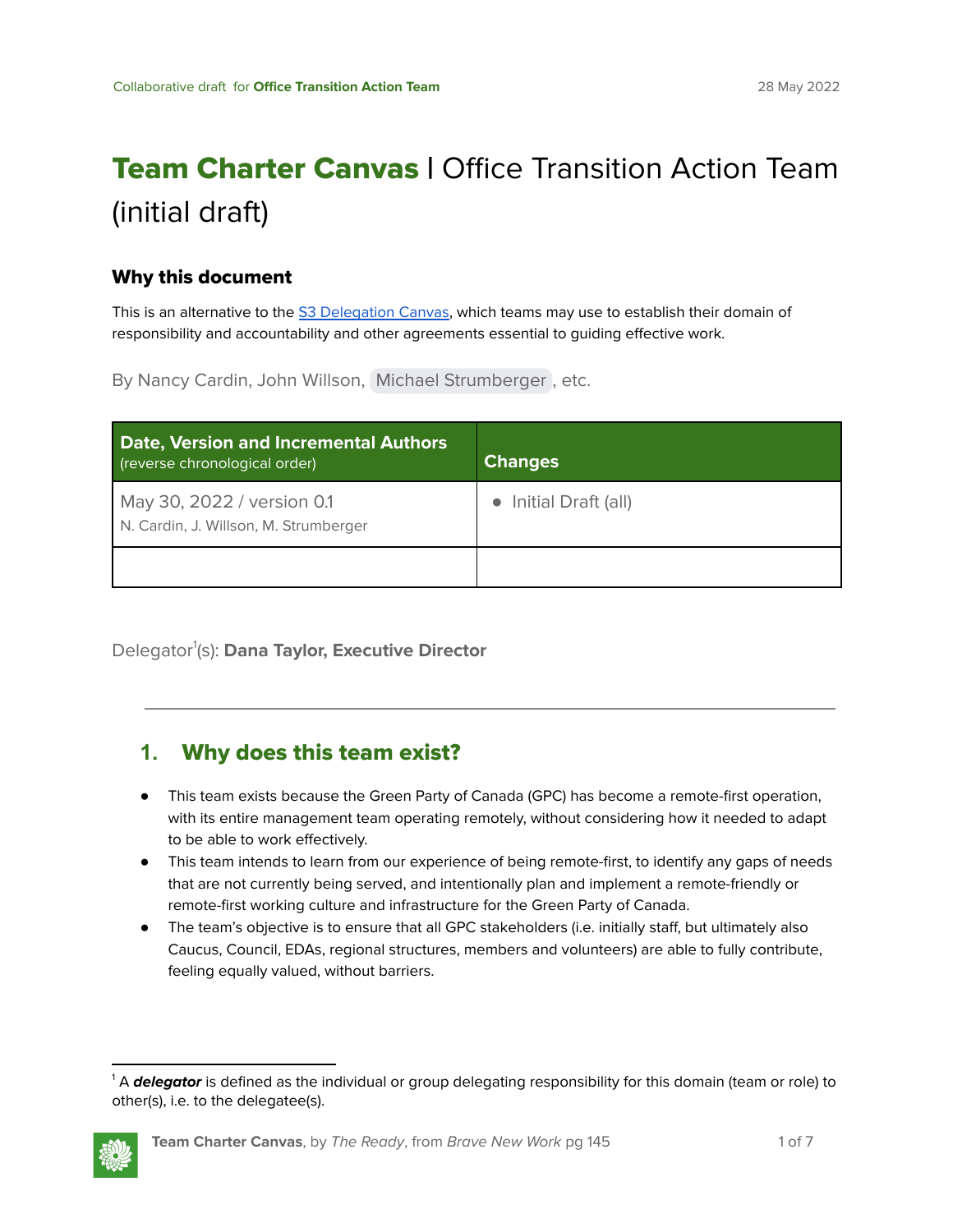#### **2.** How do we contribute to the organization's success?

- By identifying and implementing tools that will help integrate remote staff in a way that overcomes inequity introduced by having colocated staff
- By identifying and updating processes and information that need to change to operate in an entirely virtual environment (esp. management of invoices and receipts)
- By making recommendations for new cultural norms that will help build a cohesive team, with shared values and purpose, despite being virtual

### **3.** What are we accountable for?

- Creating a description of what the Green Party of Canada's ideal working environment looks like, including the role of physical offices.
- Creating plans to progressively build towards that working environment, understanding that needs will evolve as progress takes place
- Proposing and launching 'experiments' of tools, processes and cultural practices to help shape GPC collaboration
- Building regular mechanisms to collect feedback on the working environment and how it can be improved

#### **4.** What are we not accountable for?

● The team is not an "Employee Experience" team, and is not accountable for employee satisfaction or global stakeholder satisfaction.

# **5.** What is our essential intent for the next 90 days?

- Understand and map stakeholder perspectives and needs on possible office transitions
- Develop progressive plan to transition to a more remote-positive culture and workspace
- Implement experiments to create remote-friendly cultural and workspace change

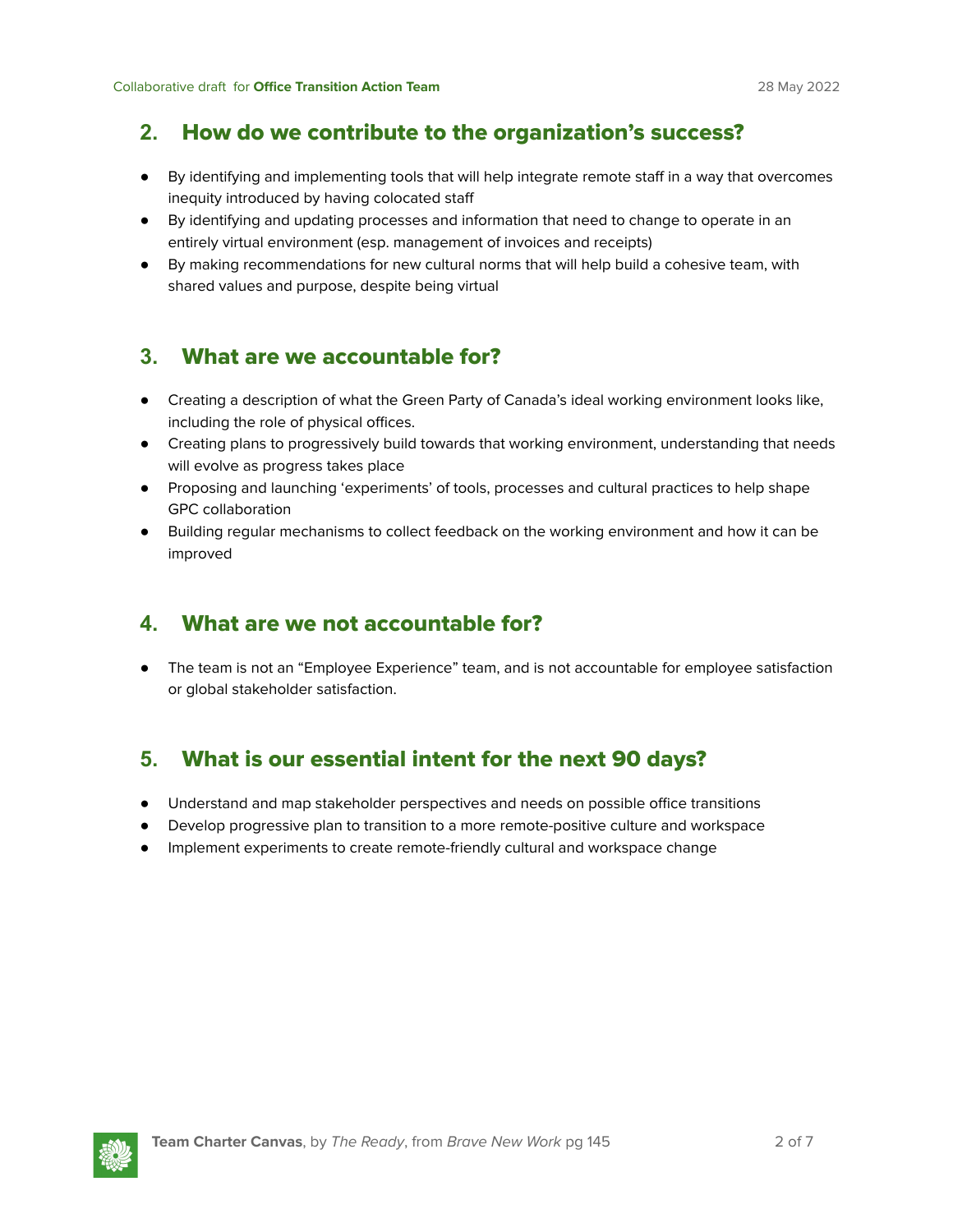#### **6.** How will we know if we've succeeded?

- Greater participation in working teams
- Higher satisfaction with work environment
- We will measure ourselves based on the following tracking questions (generally 0..5):
	- "Do you feel you have access to the tools you need to work effectively? (what would...)"
	- "Do you feel you are able to work well with your GPC teammates? (what would …)"
	- "Is it easy to communicate effectively with your GPC teammates?"
	- "Do you feel safe and supported while working with your GPC teammate(s)?"
	- "Do you feel you can trust your GPC teammates?"
	- "Do you consider any of your GPC teammates to be your friends?"
	- "How many different GPC teams are you involved in, significantly?"
	- "How much time do you spend on GPC activities in an average week?"

# **7.** What principles guide us?

- Equity acknowledges that there are underserved and underrepresented populations and that **fairness is needed to assist equality in the provision of effective opportunities to all groups**.
- Equivalence **Involve people in making and evolving decisions that affect them**, so that you increase engagement and accountability, and make use of the distributed intelligence toward achieving and evolving your objectives.
- Effectiveness **Devote time only to what brings you closer towards achieving your organization's overall objectives**, so that you can make the best use of your limited time, energy and resources
- Continuous Improvement **Regularly review the outcome of what you are doing, and then make incremental improvements to what you do and how you do it based on what you learn**, so that you can adapt to changes when necessary, and maintain or improve effectiveness over time.
- Accountability **Respond when something is needed, do what you agreed to do, and accept your share of responsibility for the course of the organization,** so that what needs doing gets done, nothing is overlooked and everyone does what they can to contribute toward the effectiveness and integrity of the organization.

# **8.** What will be prioritized for the next 30 days?

- Identification of all workplace environment stakeholders
- Survey (timing subject to support of Data Team)
	- Week 1 Design of survey for staff's and/or key stakeholders' sentiments and recommendations regarding the need for physical offices and remote work, including setting baseline of tracking questions
	- Week 2 Survey responses collected
	- Week 3 Interpretation of responses
	- Week 4 Presentation of responses to OTAT

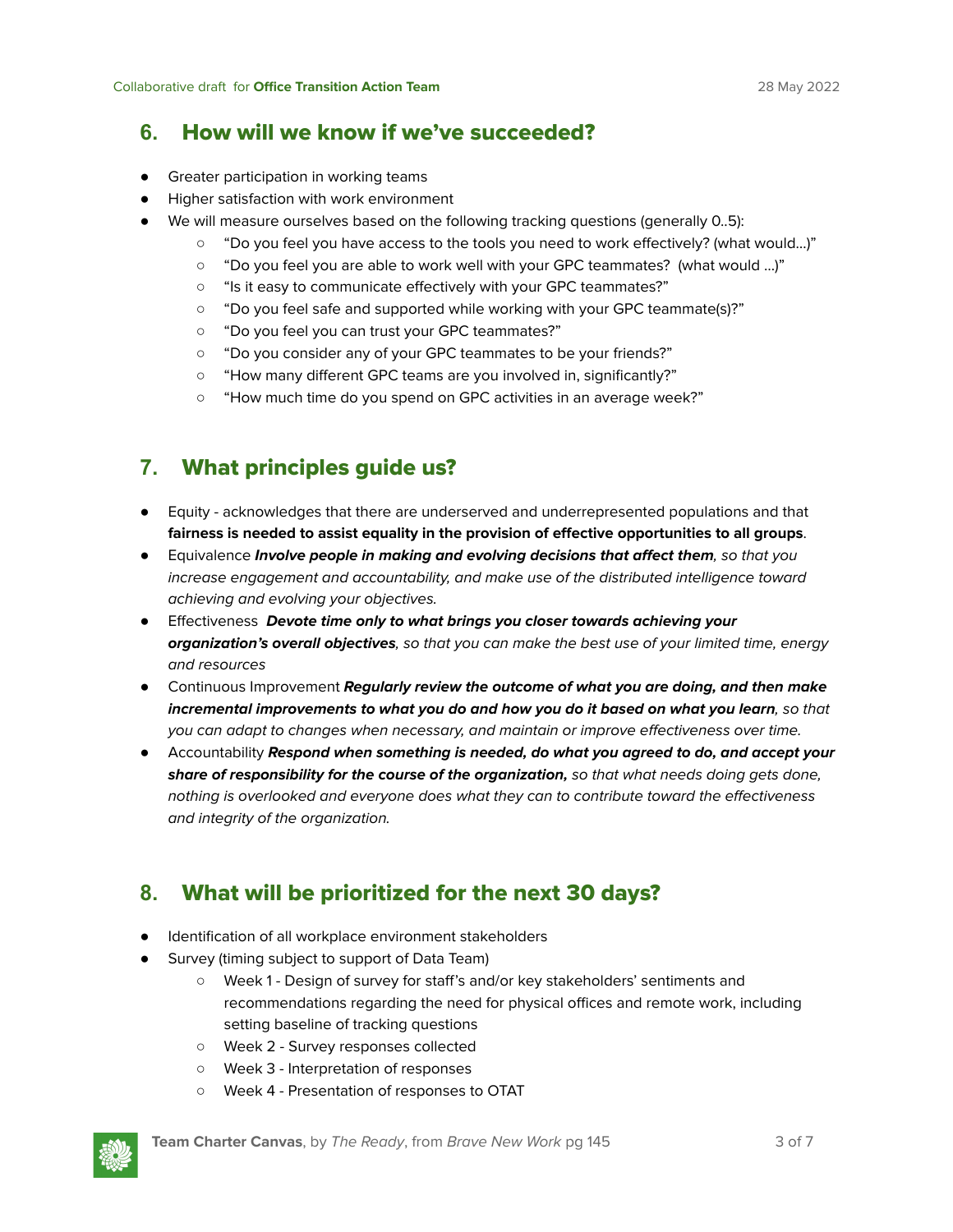#### Collaborative draft for **Office Transition Action Team** 28 May 2022

- Processes Documented master list of paper and online processes (esp. HR, Finance)
- Culture Development of pro-remote work meeting practices and team-building activities
- Identification of different groups of stakeholders and their different needs
- Development of initial recommendations for office transition

## **9.** What are the roles required to do this work?

#### **Team process and structure roles (ideally these rotate every 3 months)**

- Facilitator for holding space during meetings and keep things on track (training available)
- Coordinator organizes and schedules meetings, prepares agenda, ensures all teams members have access to team tools like Chat, workflow management, etc.
- Record keeper tracks team agreements (RC interested)
- Scribe takes meeting notes, distributes to team, and tracks action items (possibly on team's Kanban board), ensures [shared](https://drive.google.com/drive/u/1/folders/0AB7lRvjfqYScUk9PVA) folder has relevant files
- Member communications, R.C. Maptio and X-Space Onboarding, member inquiries, Google workspace Group Manager, and X-space updating

#### **Project roles**

- Technology team- focuses on technological experiments
- Culture team focus on cultural implications and opportunities
- Process team focus on processes relevant to supporting intentional and effective remote working
- **•** Survey team and data team liaison focus on authoring survey and producing results
- Regional / geographic variability team Provides regional/geographic lenses to core work
- Accessibility & equity team Provides accessibility and equity lenses to core work

#### **10.** What roles will we each play?

● TBD

#### **11.** Are there any roles not yet claimed?

● TBD

#### **12.** What do we expect of one another?

- Discipline in our use of shared task management (eg. Kanban)
- Complying to agreements on how we communicate with each other (e.g. chat for chat, email for email)
- We make a space safe to raise tensions when work isn't in flow, asking for help, proposing changes

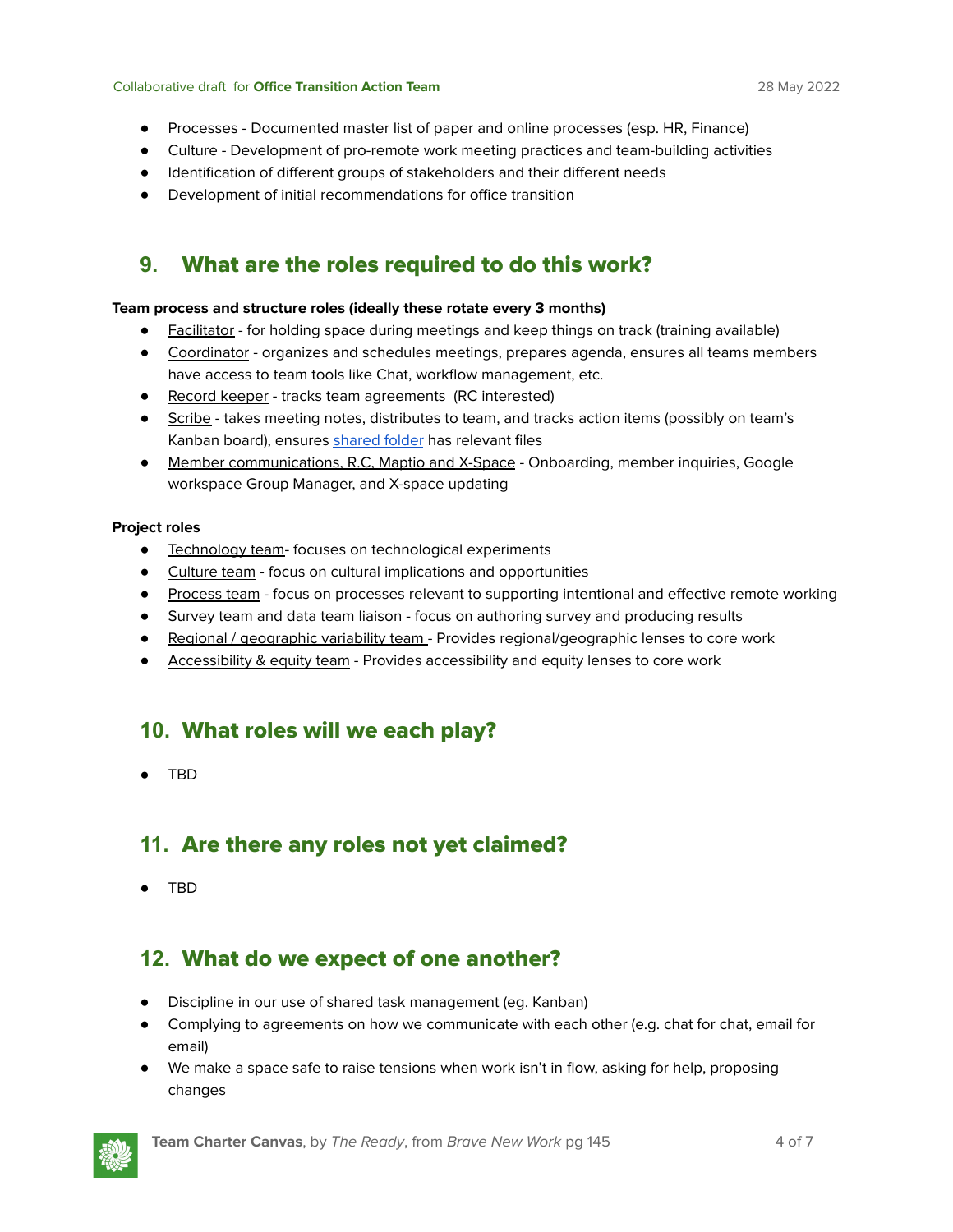● Holding space with kindness and respect for what each person brings to the team

#### **13.** Who are our users or customers?

- Staff and board
- Federal Council
- Action teams
- Caucus teams
- EDAs
- CWG
- Campaigns
- Members

#### **14.** What decision rights do we have?

- Defining or changing internal processes
- Deploying new tools or technology
- Recommending new cultural norms (e.g. conduct)
- Experiments can incur expenses up to \$1,000, combined

#### **15.** What can we do without asking permission?

● [not sure how this is different from above]

#### **16.** Within what guardrails do we have autonomy?

● Need to have organization-wide changes approved by Executive Director

#### **17.** Are we responsible for anything that we don't control?

● Flagging the Tech Audit project that the Data Action Team is proposing in partnership with Le Tech Team which has implications for this project as well

#### **18.** How will we make decisions?

- A consent-based process with no minimum quorum.
- Maybe experiment with <https://www.murmur.com/>

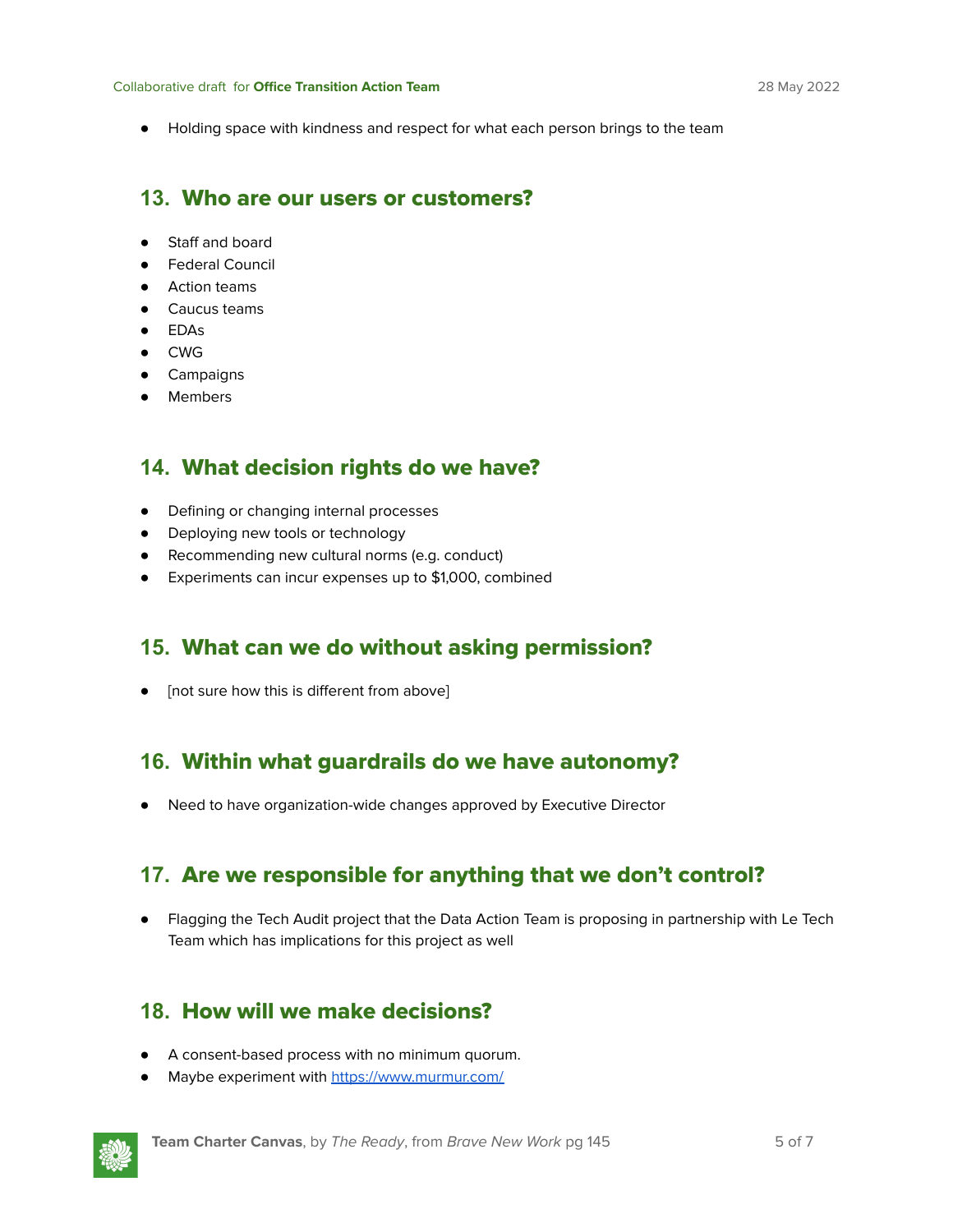### **19.** What resources do we control?

 $\bullet$  N/A

### **20.** What is our meeting rhythm?

- Weekly ops meetings
- Monthly governance meetings
- Meeting agreements and guardrails
- Check-ins & closing retrospectives
- Working with a kanban board to keep track of shared workflow

#### **21.** How often will we conduct retrospectives?

- Quarterly for whole-project retrospectives
- Brief closing retrospective at the end of each meeting

#### **22.** What tools will we use to communicate and coordinate?

- Rocket.Chat channel for immediate feedback (#office.transition.action.team)
- [transition.action.team@greenparty.ca](mailto:transition.action.team@greenparty.ca) Google Group for archived, threaded discussion
- Shared folder (link)
- Maptio so our team is accurately reflected in this dynamic org chart

# **23.** How will we share our work with one another and the organization?

- Keep our page on X-space up to date
- Ensure that key updates are included in any internal newsletters
- Work with other teams (Le Tech Team) seeking solutions like a wiki or GitBook

# **24.** What are the learning metrics that will help us steer?

● …